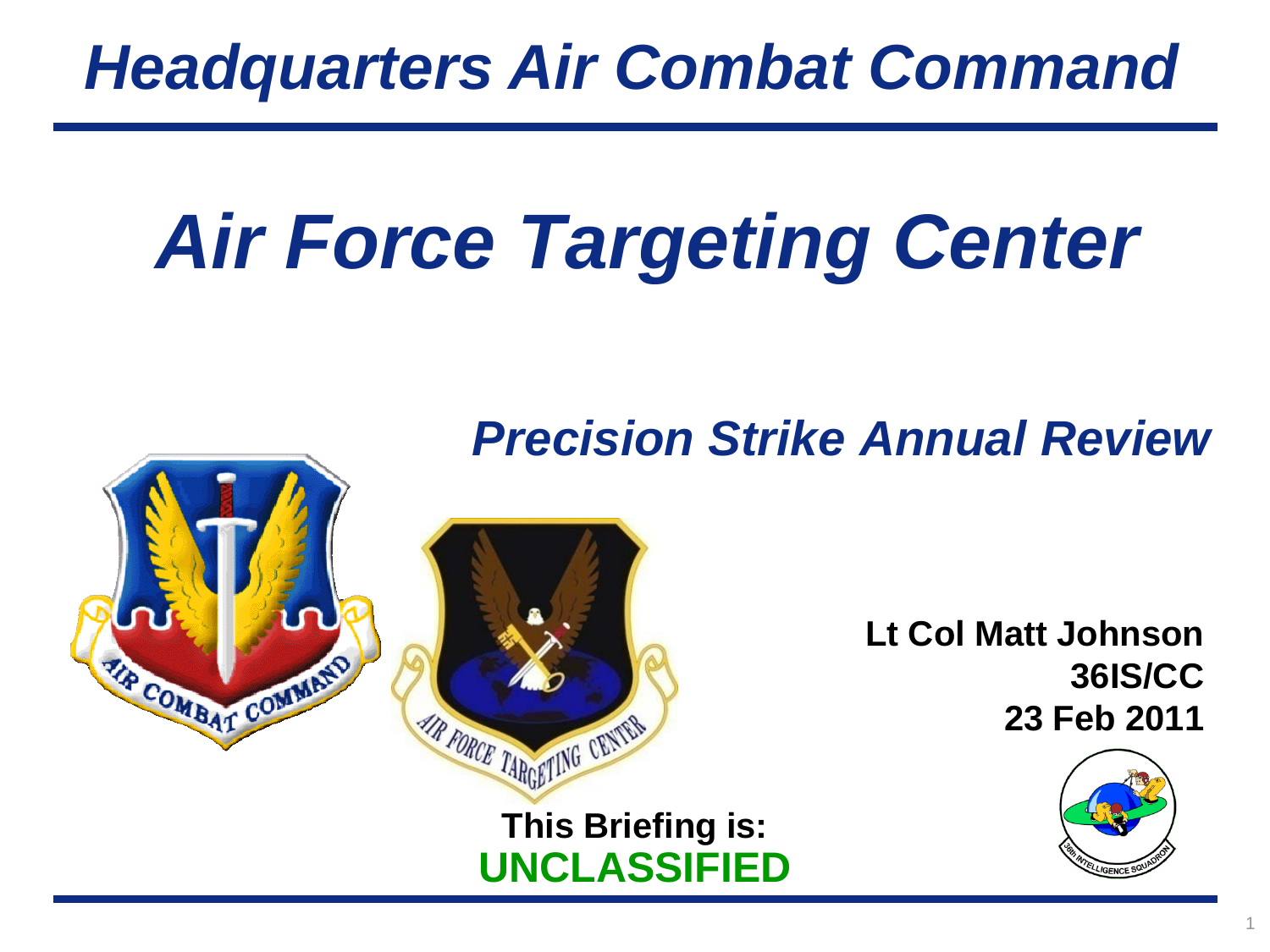



- **Update AFTC progress & efforts since Oct 2010 brief**
- **Highlight recent work supporting CENTCOM**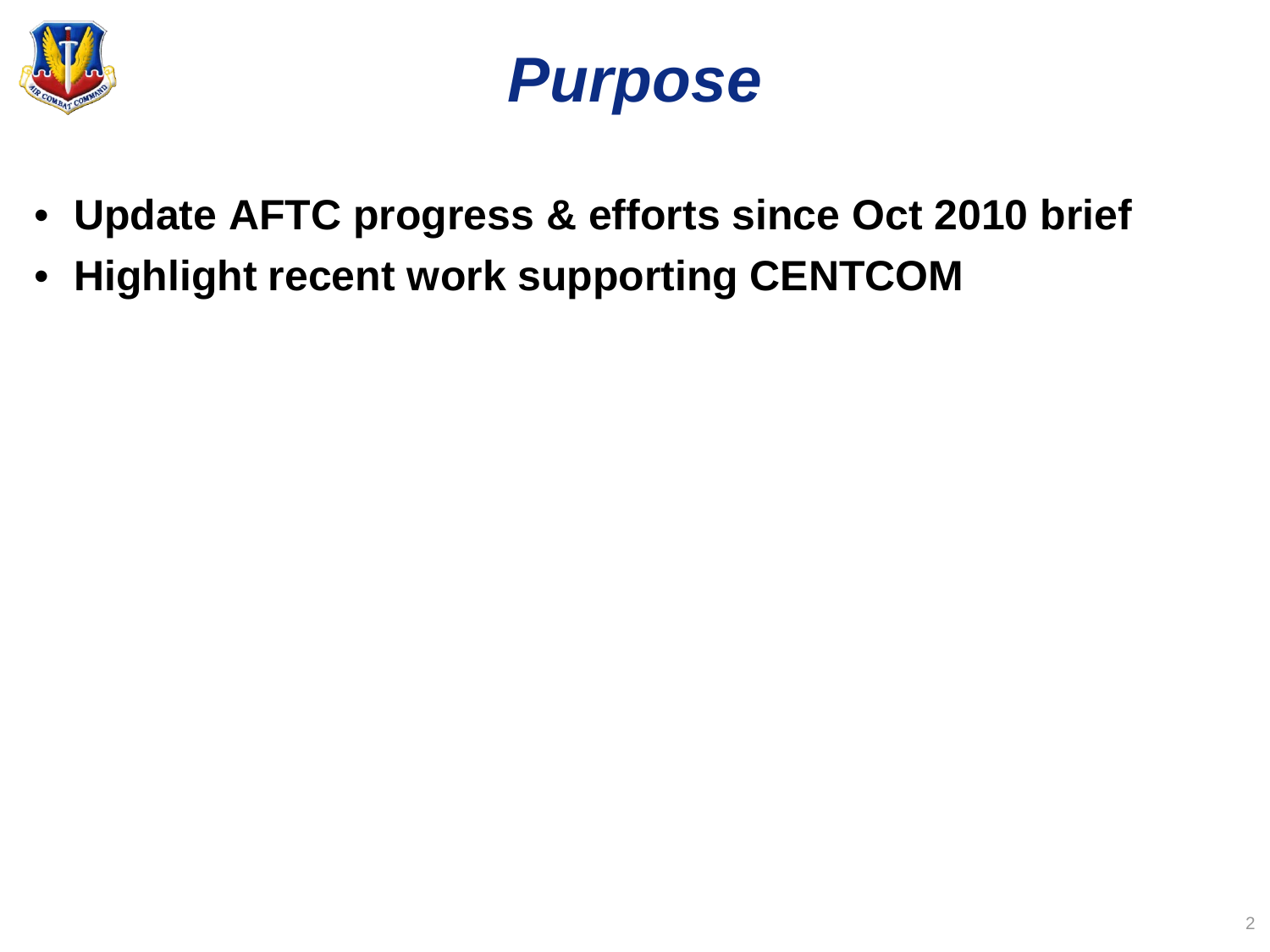

#### *Air Force Targeting Center Mission*



*Mission Statement:*

*Provide targeting and geospatial products and services, expertise and advocacy to Air Force and Joint Warfighters*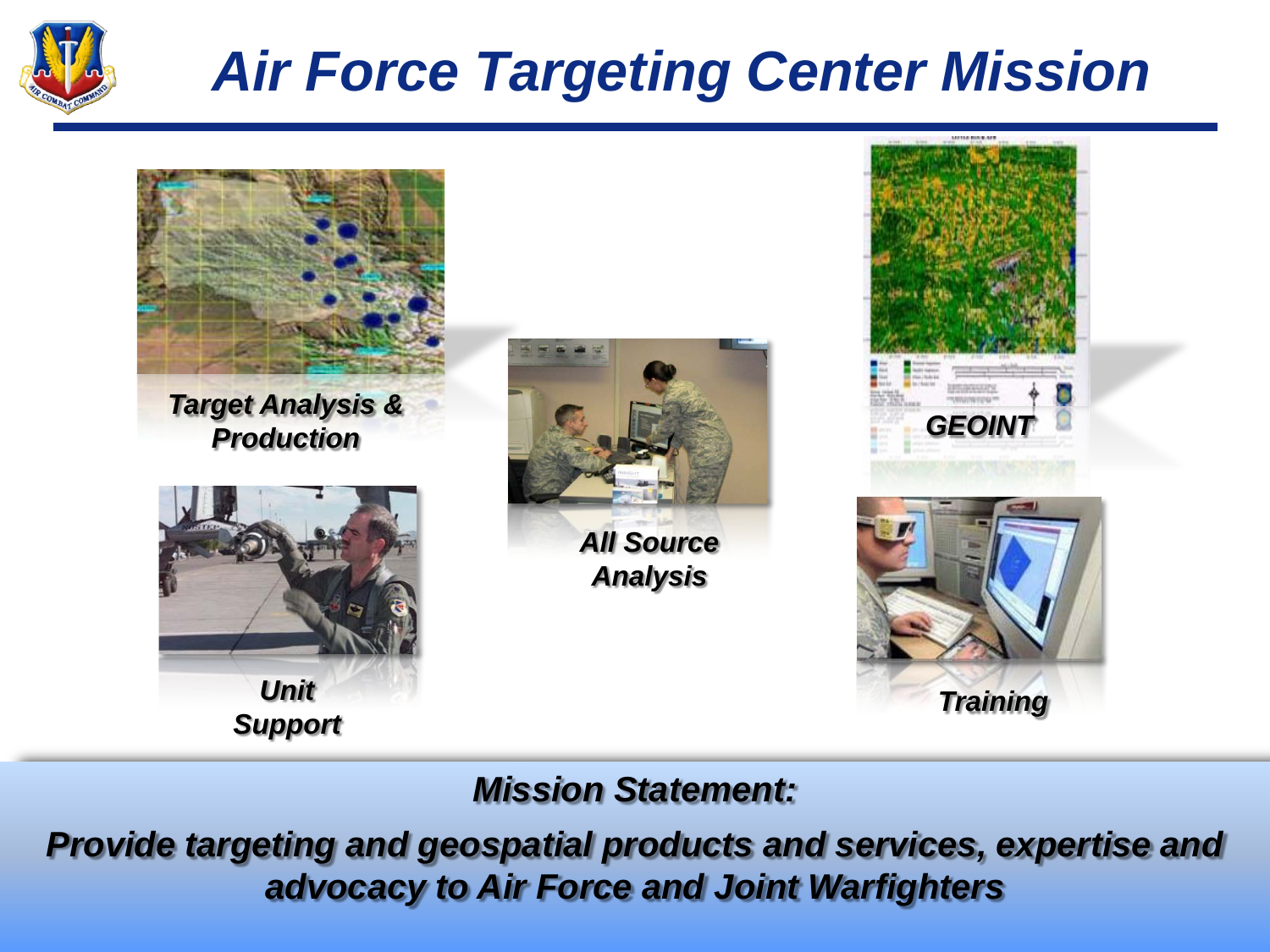

## **Organization**

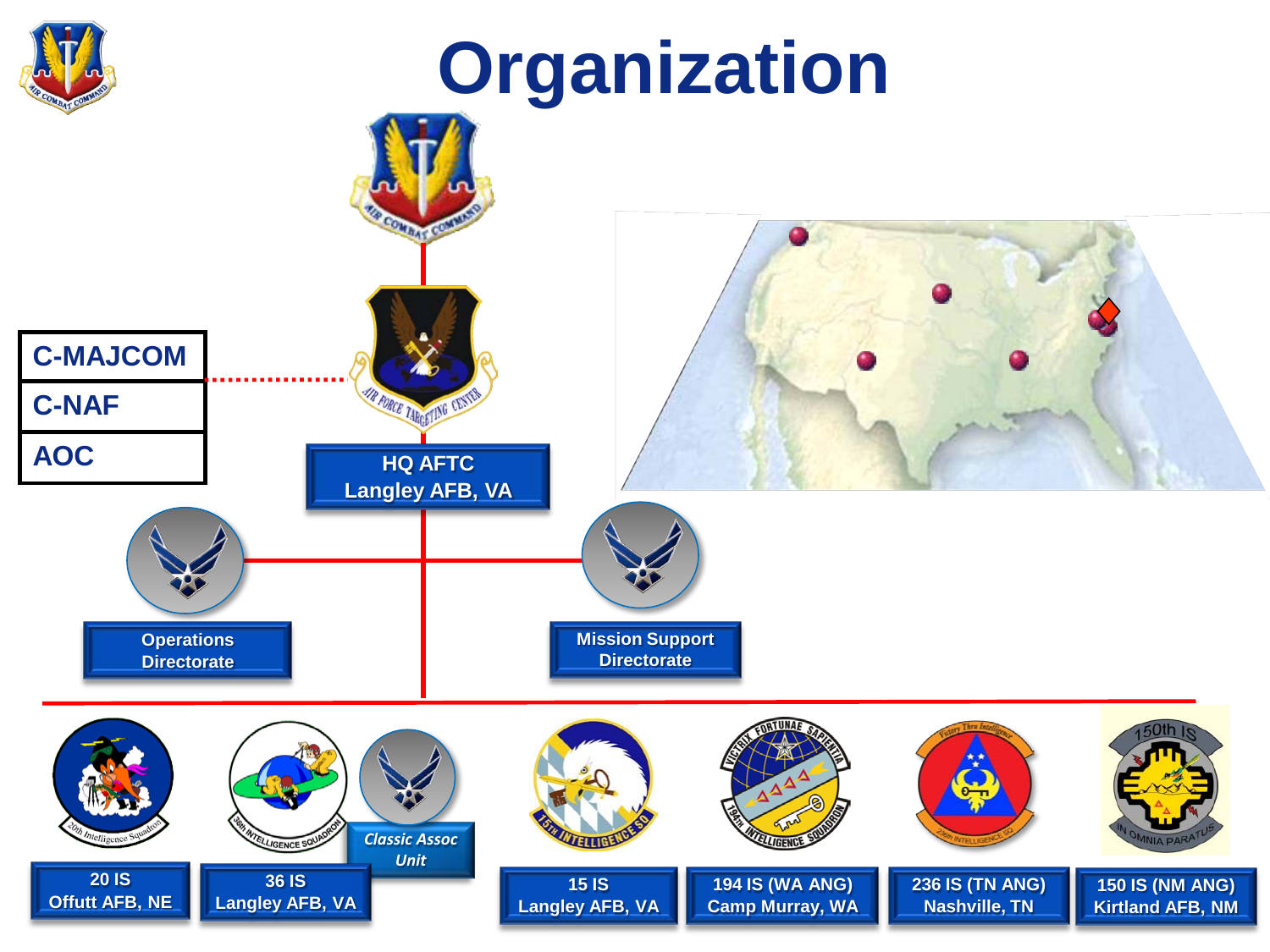

- **Specific areas of AFTC chartered to address:**
	- **Support Air Operations Centers (AOC) & Theater Air Control System (TACS)**
		- *AFTC is currently providing direct support to 5 AOCs*
	- **Target system analysis**
		- *AFTC Targeting and Effects Studies (TES); 1 complete, 4 underway*
	- **Electronic target folders**
		- *Actively producing/revalidating portions of ETFs*
	- **Precise point mensuration (PPM) for Coordinate Seeking Weapons (CSW)**
		- *Actively providing; also providing training & certification*
	- **Targeting expertise**
		- *Provide personnel forward & reach-back capabilities*
	- **Integration and synchronization of kinetic and non-kinetic capabilities**
		- *Expanding our training and engagement in this area*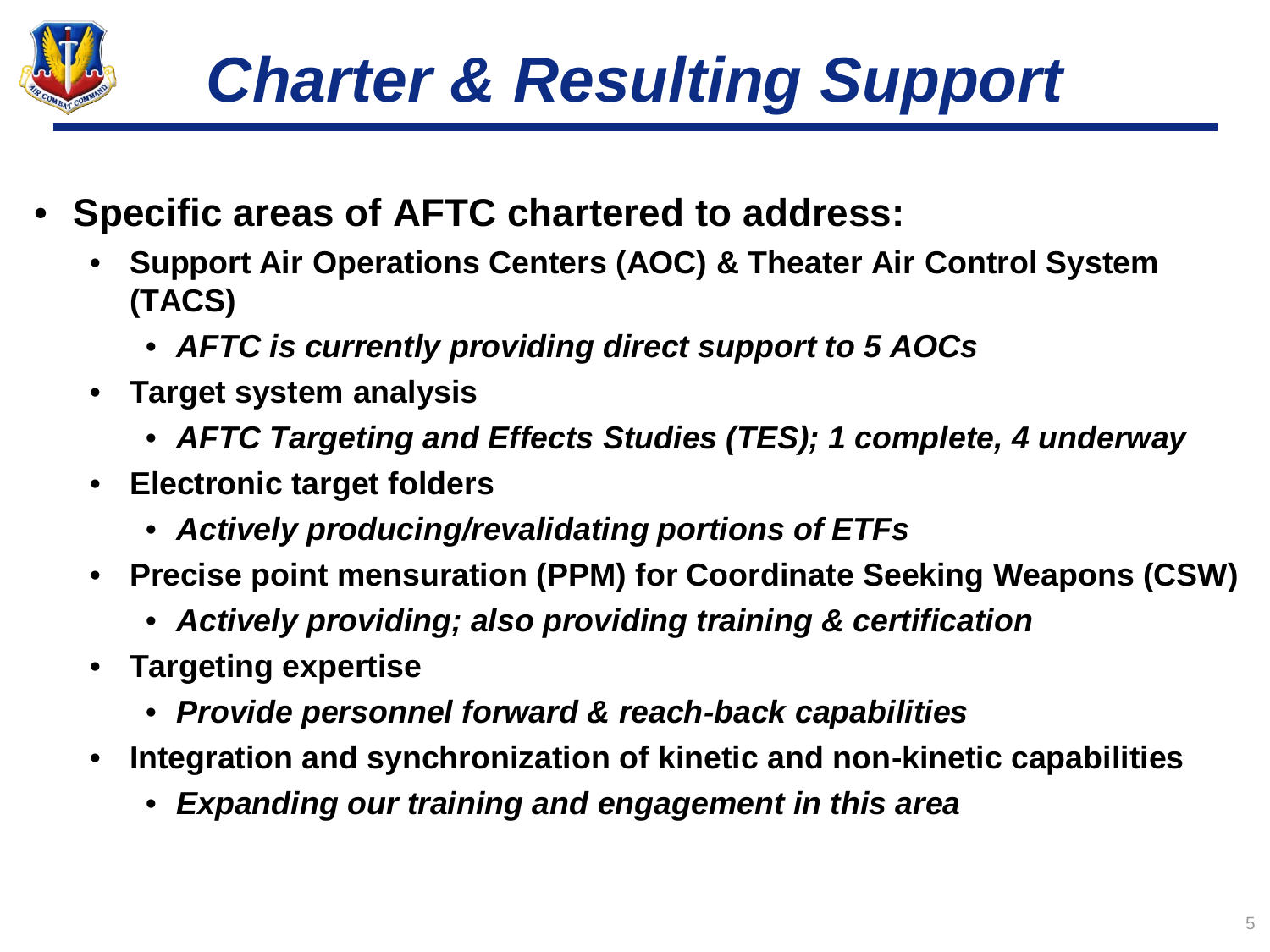

• **Targeting and Effects Study (TES) for AFCENT**

• **Producing Terminal Area Models (TAMs) for JASSM as well as CALCM planning/graphics; developing over 700 aimpoints currently**

• **Creating training & target materials: Range imagery, dropzone graphics, CIB, & Combat ID materials**



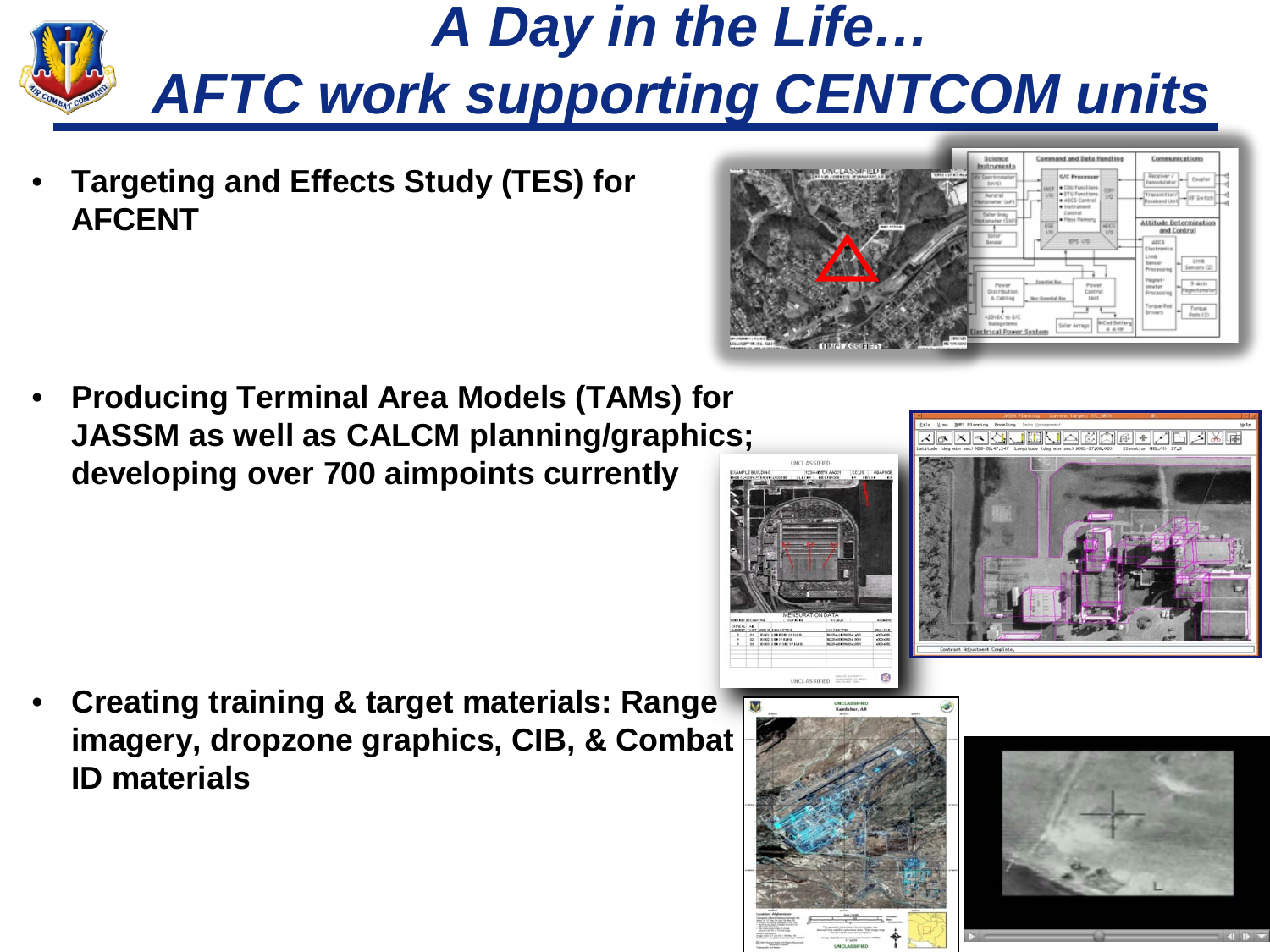

## *CENTCOM Support (Cont.)*

- **Developing and revalidating portions of target folders; over 100 just completed for AFCENT; weaponeering for HAF/A9 study**
- **CDE training; recently trained 5 AFCENT personnel**
- **Precision Point Mensuration training & certification; AFCENT recently had 7 trained and 9 certified**
- **Assessing unit level intel effectiveness**
- **Deploy personnel**



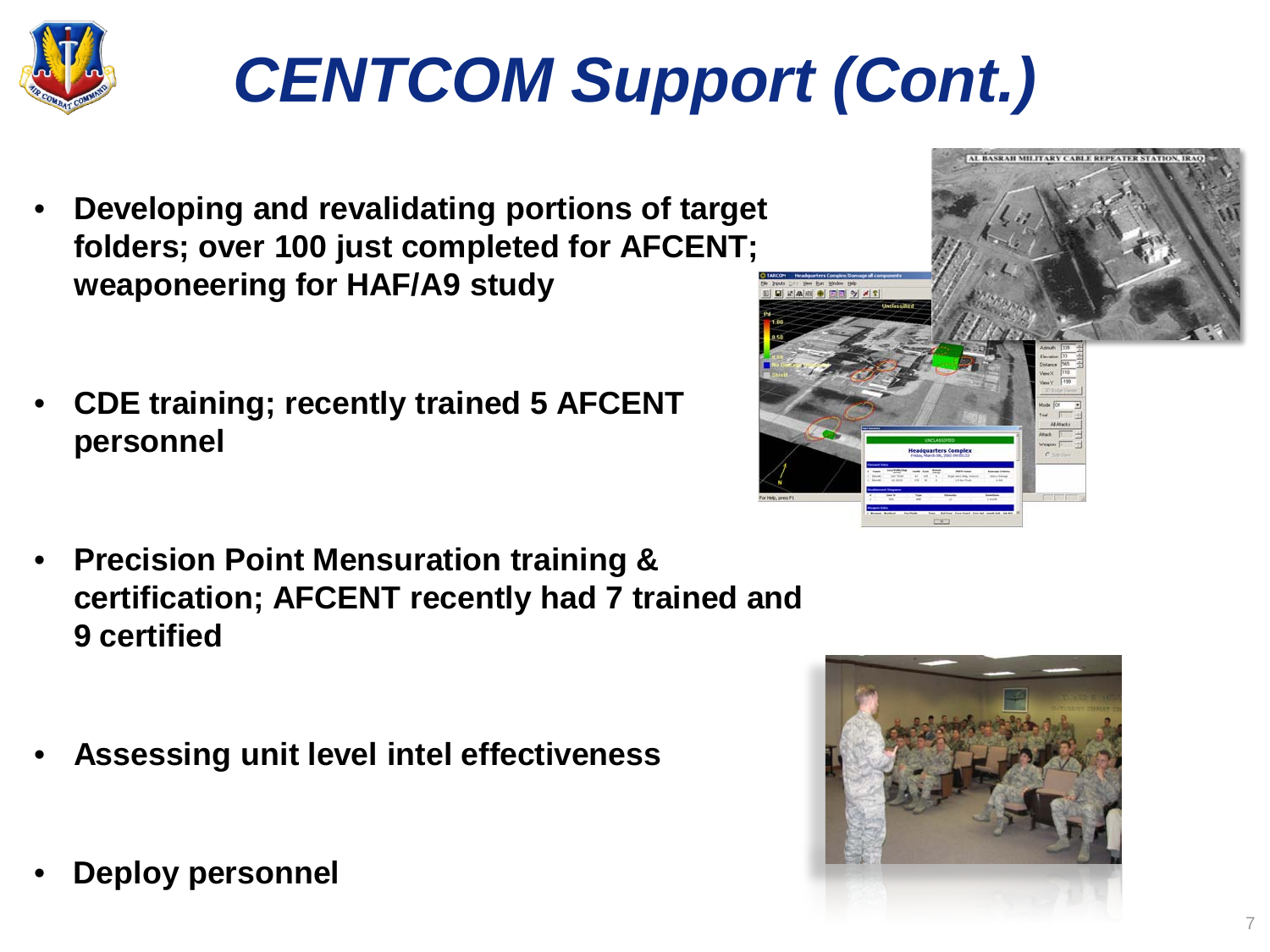

## *Challenges*

- **Establishing enterprise management of growing AFTC**
	- **Analytical processes and production management**
	- **Planning and programming**
	- **Training (formal and ancillary)**
	- **Personnel, security, facility management**
	- **System engineering, design and maintenance**
	- **Operational architecture development**
- **Rapidly expanding customer requirements calling for:** 
	- **Senior analytical support to combat NAFs and AOCs**
	- **Advocacy in Service and Joint forums**
	- **Deliberate and crisis action planning**
	- *Development of "Habitual Relationships"*
- **CENTCOM challenges (but not CENTCOM-specific)**
	- **Target development standards**
	- **CDE training/certification**
	- **Program access and special weapon support**